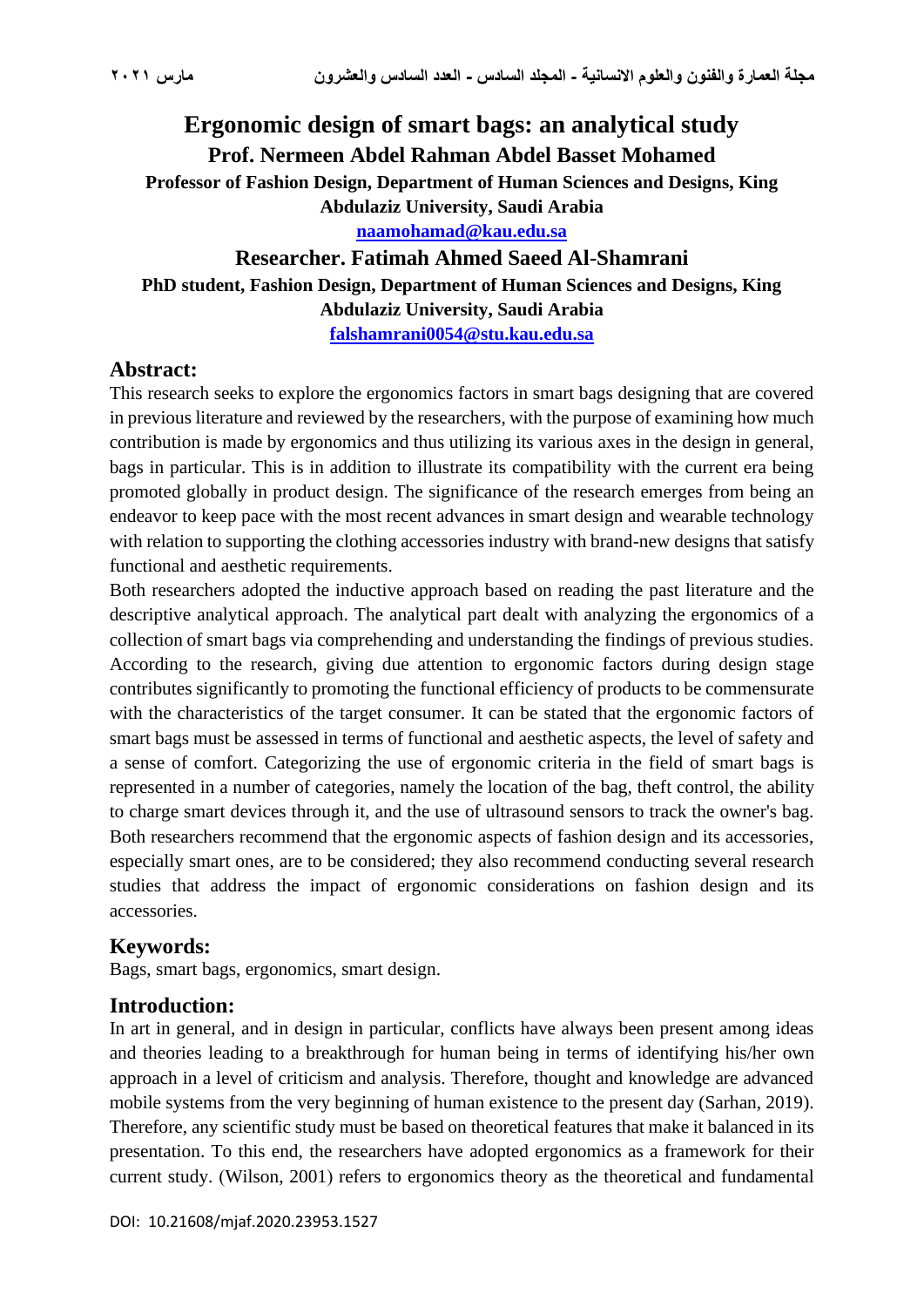understanding of human behaviour and performance in purposeful interacting socio-technical systems, and the application of that understanding to design of interactions in the context of real settings". In spite of the fact that ergonomics is not a modern theory, scarce studies have attempted to apply it in the field of bag design.

 Ergonomics is an appropriate approach to this study. According to the International Ergonomics Association (IEA), ergonomics is the "Ergonomics (or human factors) the term is the scientific discipline concerned with the understanding of interactions among humans and other elements of a system, and the profession that applies theory, principles, data and methods to design in order to optimize human wellbeing and overall system performance, (Miqdad and Abdel Moneim, 2017). Ignoring some ergonomic aspects in the design has negatively impacted individuals' willingness to purchase these smart products or utilize them consistently. Thus, the products that contain specific technologies must be appropriate for the wearer and do not hamper their movement; they should be attractive and lightweight, as well (Nada, 2019). This is what ergonomic design offers.

Achievements accomplished in smart clothing have not been so many so far due to several factors, namely, insufficient reliability and waterproof components of clothes, the high cost of manufacturing these clothes, and the inability to wash them. Besides, some of them are uncomfortable to wear because they are fabricated from e-textiles (i.e., textiles with electrical conductivity). As such, such materials are considered impractical for daily wear (Joler and Others, 2019). Moreover, designers seek an opportunity to integrate computers and sensors with the human body in a manner that facilitates communication between the human being and the computer components that he/she wears. Such components are to be incorporated into clothes, shoes, jewelry (Ali, 2019) and bags.

Due to the fact that bags are among the separate costume accessories that have a very special significance in various arts, it is important to mention that they were primarily made of simple sacs of clothing and were hung in a person's belt. Following, ways of carrying bags evolved in the sense that they were carried in the hand or on the arm (Fawzy and others, 2020). Currently, bags have benefited from the tremendous advancement in digital technology. For instance, (Harbi, 2018), pointed out that bag industry needs to keep pace with modern developments in all stages of the production process to elevate the level of taste and quality.

 Regarding to the smart bags, and as concluded from the inductive study of past literature, there has been some research that addressed smart bags and that led to the emergence of some products on the market, such as bags equipped with tracking devices as (Sebin and others, 2017) they have created a bag that tracks its owner via human detection technology using ultrasound sensors. The bag can be activated by SMS and can be located using GPS. Also bags that include a safety button such as (Gayathri and others, 2014) study about interaction of smart bag using RFID Technology, it is an interactive smart bag that uses RFID technology to intelligently pack our things, with a digital lock. It can only be opened by inserting the secret code into the microcontroller. Usually, these solutions seek to handle a specific problem for which it is designed.

Apparently, there has been a shortage of solutions that aid in addressing these problems. As well as incorporating some smart features that can give smart analyses and services to the user. Therefore, **the research problem can be identified in the following questions:**

1. What is the contribution of ergonomics to the design and implementation of smart bags?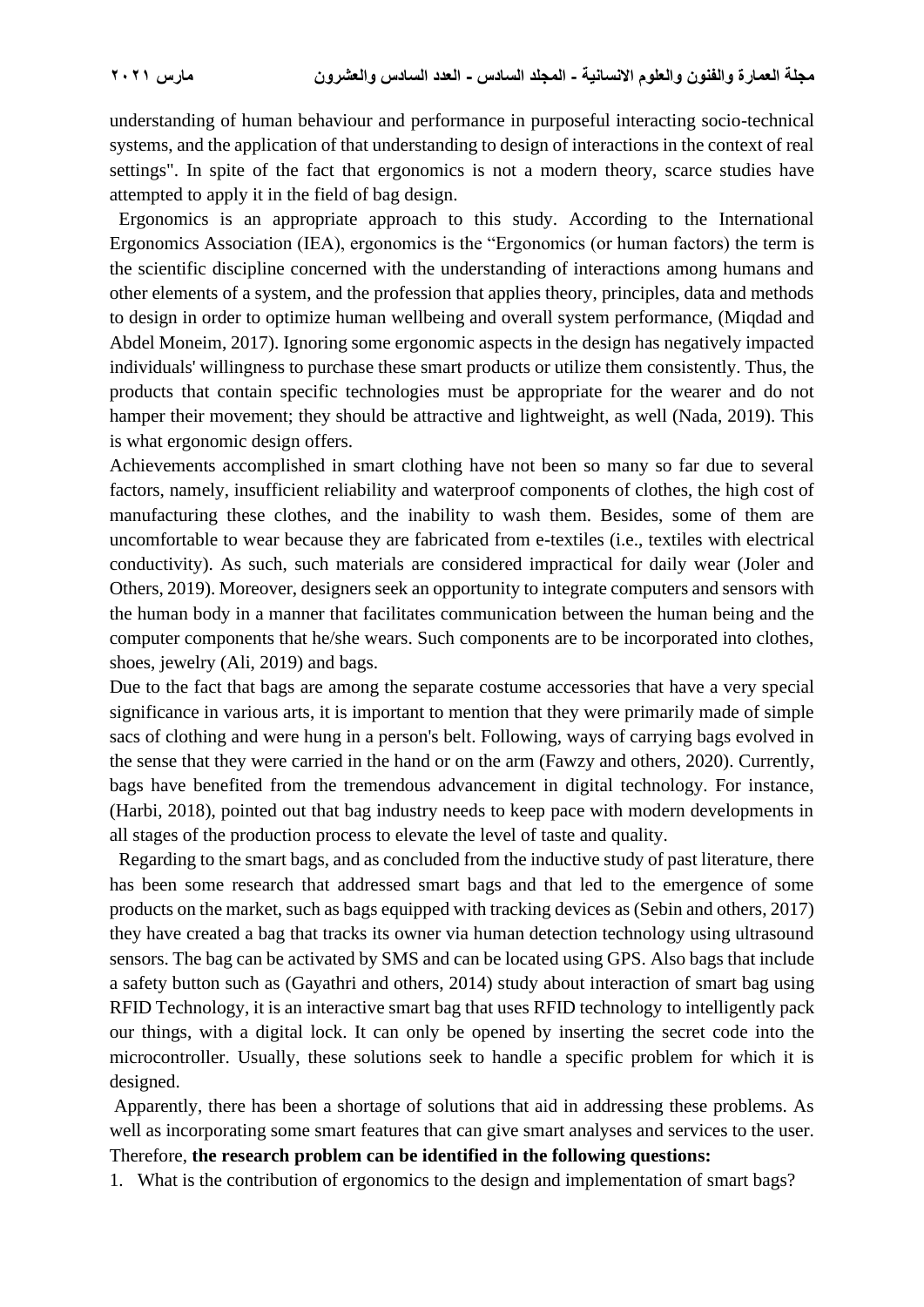2. What are the ergonomic factors to consider when designing smart bags?

### **Research objectives:**

The research seeks to analyze the ergonomic factors for the design of smart bags. Both researchers reviewed the past literature with the purpose of revealing the contribution made by ergonomics along with employing its various axes in the design of smart bags.

## **Significance of the research:**

The significance of this research lies in attempting to add a new dimension to bags of technologically functional design, keeping abreast of recent advances in smart design and wearable technology, as well as support the clothing accessories industry with brand-new designs that fulfill functional and aesthetic requirements.

## **Methodology**:

The study adopted the inductive approach based on reading the past literature, and the descriptive and analytical approach for its appropriateness to realize research objectives and verify its hypotheses. This is accomplished via describing and analyzing smart bags addressed in the past literature with the purpose of reaching a solution to the research problem. The researchers utilized the (Al-Hibri, 2016) card, which is a guiding card for analyzing the ergonomic and aesthetic aspects of smart bags in her study entitled (The Interrelationship between Aesthetics and Ergonomic Considerations in the Product Design Process). After applying the research tool (the card) according to the proposed methodology, both researchers expect that the current study will give an answer to its questions by exploring the ergonomic and aesthetic aspects that must be considered when designing in general and designing smart bags in particular.

## **Conceptual framework :**



**Figure (1): Conceptual framework (researcher's design)**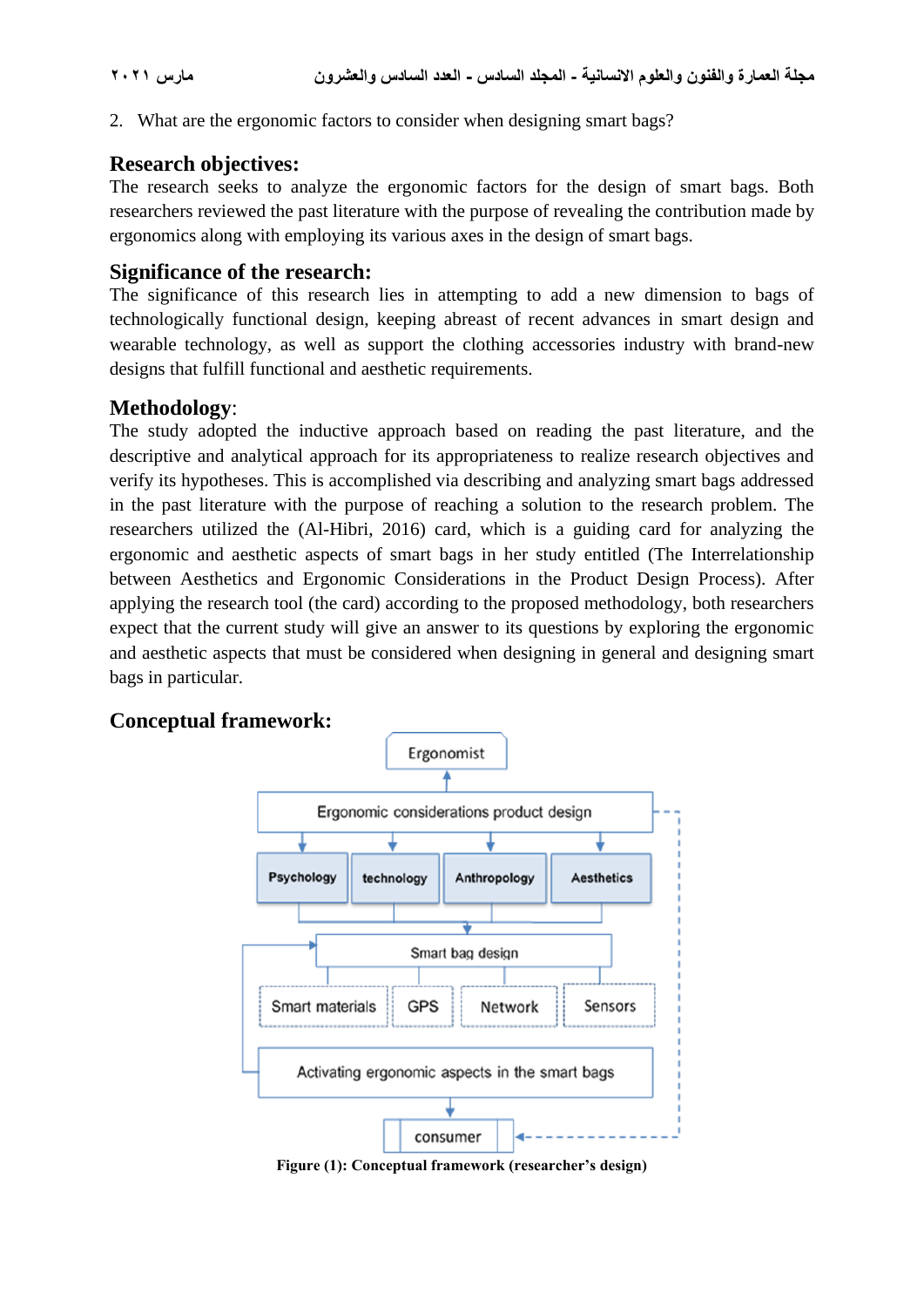## **Terminology:**

**Ergonomics:** It is the science concerned with arranging the relationship between people and tools used to perform a function (Shaban and others, 2019). In this research, ergonomics refers to the science concerned with human characteristics for being instrumental during design with the aim of elevating the functional performance of smart bags.

**Smart bags:** Bags are considered as separate clothing accessories and their shapes and sizes vary according to the conditions of each community and the fashion prevailing (Fawzy and others, 2020). According to the researcher, smart bags are procedurally defined as innovative bags designed according to adaptive advantages and associated with the interactive design in it with smart technology so that the interaction between it and the user becomes realistic. This is because it has security features appropriate for the modern era such as linking, for example, between them and smart phones.

### **Theoretical framework:**

#### **Ergonomics:**

Ergonomics is the science that designers have been using to refer to a set of knowledge and skills utilized in building and designing products to ensure optimal performance in human service (Fargali and others, 2016). Ergonomics is an interdisciplinary science as mentioned by (Hassan, 2019) in his book on "Persuasion Technology in Design. According to) Amin, 2019), interdisciplinary science refers to studies composed of two or more leading fields of knowledge, or the process by which some questions are answered, some problems are solved, or a very broad or very complex topic that is difficult to deal with adequately by one system or discipline. Also, (Wahed, 2010) defines ergonomics as the art of design for optimizing human wellbeing being a field of science which designers have been using to refer to a set of knowledge and skills utilized in building and designing products.



**Figure (2): ergonomic science as one of the Interdisciplinary (researchers' design)**

## **Historical background of ergonomics:**

Providing some historical details will assist with accentuating the current need to re-examine the ergonomic aspects, since ergonomics is a relatively modern science. However, its roots date back to 1900 AD (Fekry and others, 2019). The modern history of ergonomics ran from 1939 through 1945 AD during the World War II in the UK, where a synergy of ideas and experiences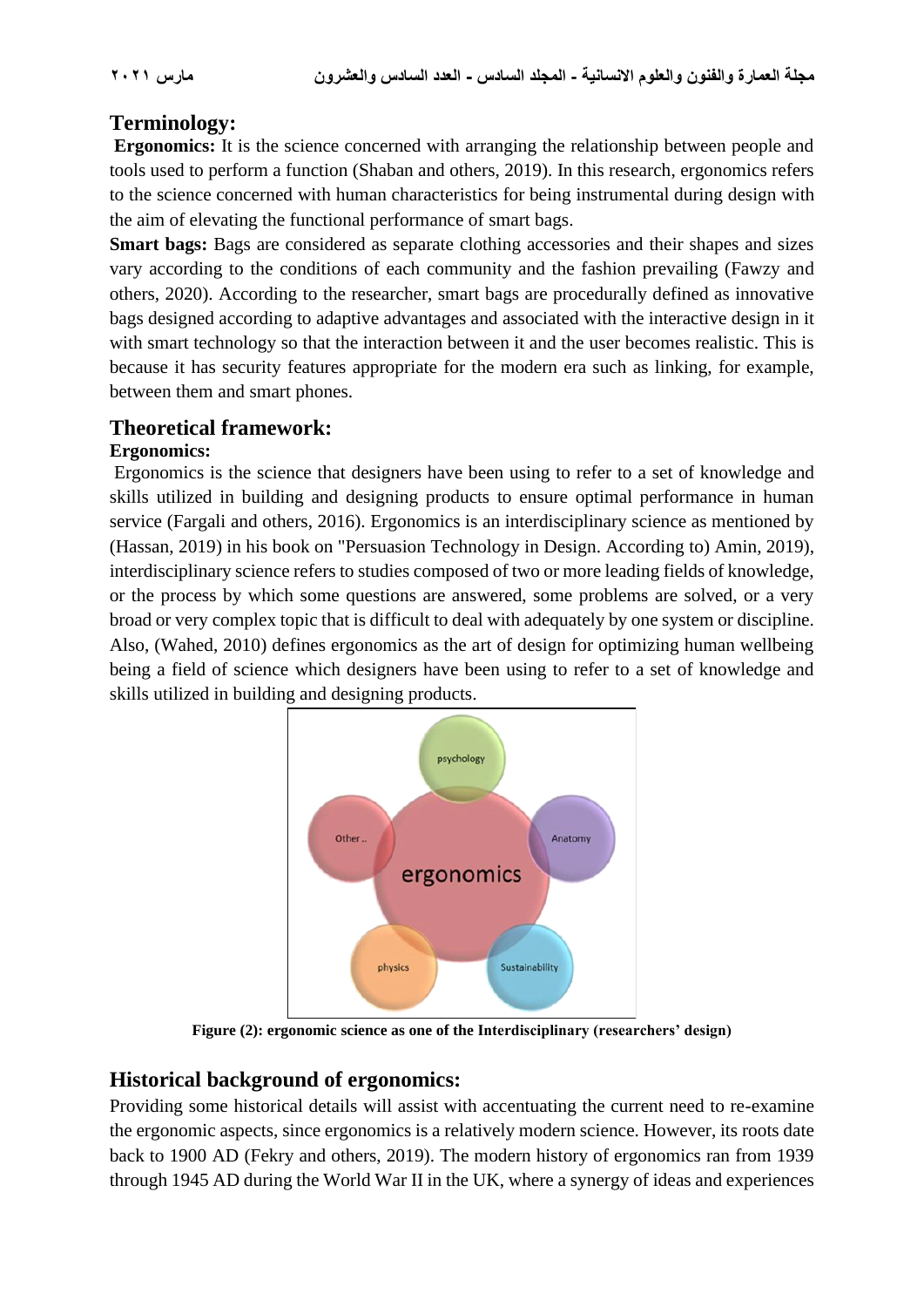from different disciplines concerned with the effectiveness of human performance (anatomy, physiology, psychology, industrial medicine, design engineering, and architecture) combined with a focus on theory and methodology yielded in the formation of ergonomics as a discipline with two powerful subgroups: Anatomy / Physiology and Experimental Psychology (Wilson, 2001).



**FIGUER (3 (: Historical development of ergonomics (Singleton, & WHO, 1972)**

The discovery of ergonomics dates back to the ancient Greek civilization, as there is a lot of evidence that the Hellenic civilization in the fifth century BC used the principles of ergonomics (Wahed, 2010). (Syed, 2017) points out that the term "ergonomics" was not coined by Murell in 1849 AD. Rather, it dates back to 1857 AD when Polish scholar, Wojciech Jastrzebowski coined the word "ergonomics".

Design theorists have contributed to the development of multiple definitions of ergonomic design and the design process. Most of these definitions share a convergence in meaning in determining its meaning. Jalil and Wael (2017) explained in their research on ergonomics that ergonomics in design is an intellectual and methodological framework that interacts with problems related to human wellbeing and translates the elements of this environment into structural formulation and material creation by integrating technology with environmental systems to create an environment conductivity for performing human activities and striking equilibrium and compatibility in the relationship among man, product and the environment, by diminishing the negative effects of each element on its wider surroundings.

Bin Issa (2017) quoted a definition by Bruce Archer (1969) of ergonomic design as a concept a specific description of the system adopted to design the artificial approach or the process of assembling the manufactured designs in a form that fulfills the desired goal. Giving due attention to enhancing human performance, reducing injuries, and realizing acceptable performance, this may rely on the proper application of the aspects of ergonomics when designing, which seeks to apply theories, principles, data and methods to design in order to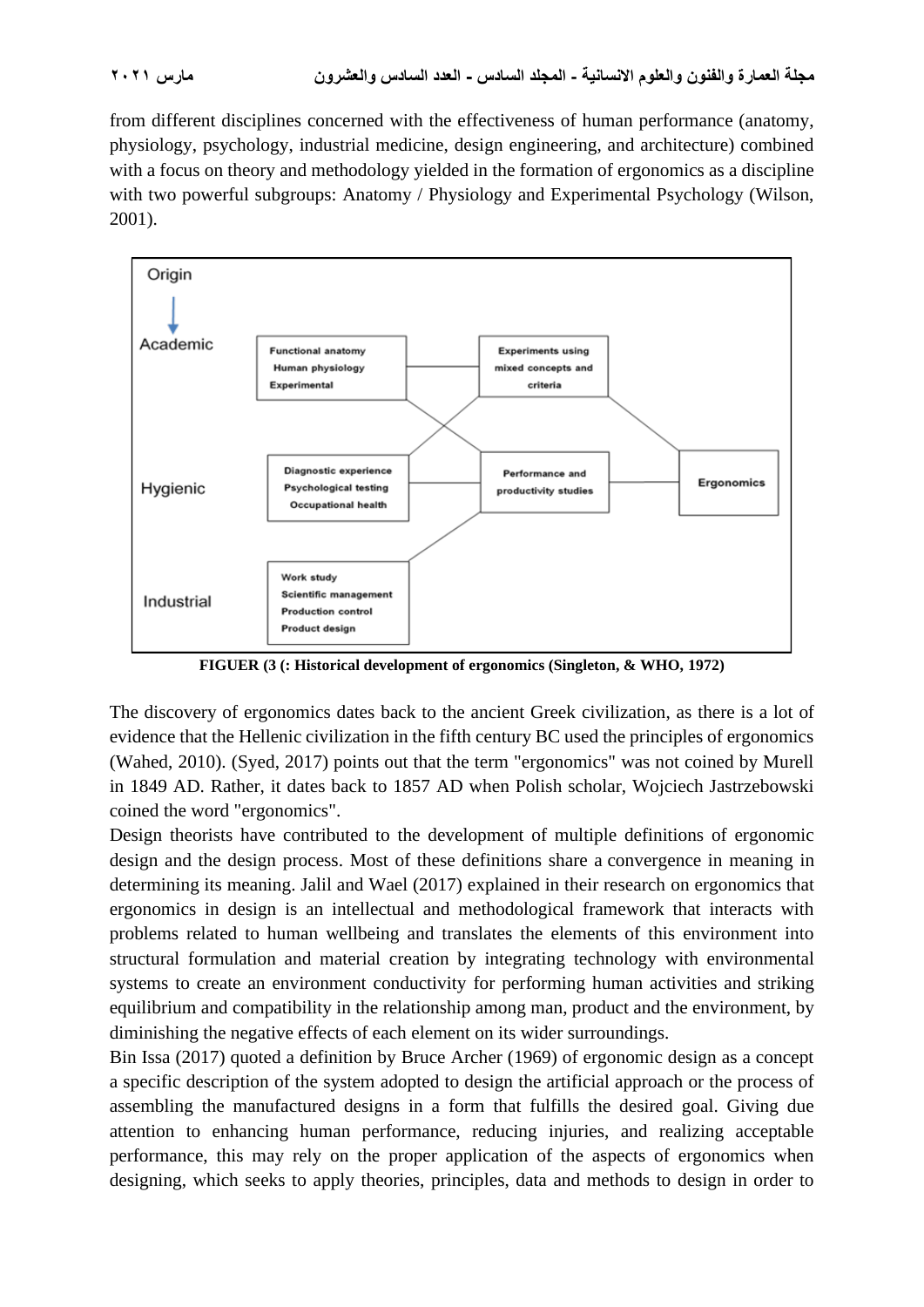optimize human wellbeing (Haraz and others, 2017). Thus, there are ergonomic design considerations that must be considered for the success of the design process (E. nada, 2019) pointed out that the unavailability of these ergonomic aspects and the requirements of accessibility in many smart designs is a major issue due to the limited user interface options.

#### **Smart design:**

In Lee's study in (2020) on smart-fashion product, the researcher highlighted some endeavors to bring fashion and technology together to render digital advantages to users. This study sought to explore that optimal way to develop smart fashion models that provide multiple user-oriented functions to promote the potential features of fashion. According to the market analyses, it is expected that there will be steady growth in this category of smart design market at an annual rate of 12%, and up to 25% until 2222 AD (Joler and others, 2019).

Through a research study by Mania and Chouk, 2016, models that offer various functions have been developed. Such functions include: Redetection, which refers to detecting vehicles or people approaching the user's back side as it warns them through vibrations. A Bluetooth provides remote control functions (so that the user becomes hands-free) and vital signal monitoring which offers dynamic monitoring that measures and displays heart rates and the user's body temperature through a smartphone application for the user's health care. In a nutshell, smart products usually contain: sensors that collect data about the environment, and "operators" who activate a specific procedure controlled by others, and a "network connection"



**Figure (4): Smart design by Akkersdijk Borre 3D designer for NFC, GPS, Bluetooth and Wi-Fi. (byborre.com)**

### **Designing of smart bags:**

Bags are considered clothing accessories and they constitute one of the areas of design characterized by a peculiar nature. The success of the design process primarily relies on the ability of the designer to comprehend the nature of the accessory's domain, and the relevant foundations associated with the design formulation (Shakir and Almadah, 2017). Among these foundations are the ergonomic and aesthetic values. In the contemporary era, the designer links his designs to the user and the product to achieve the best possible design values.

This makes incumbent upon us to study a set of modern technological and visual traits - such as form, color and interactive effects – that can be utilized in a new style based on inventive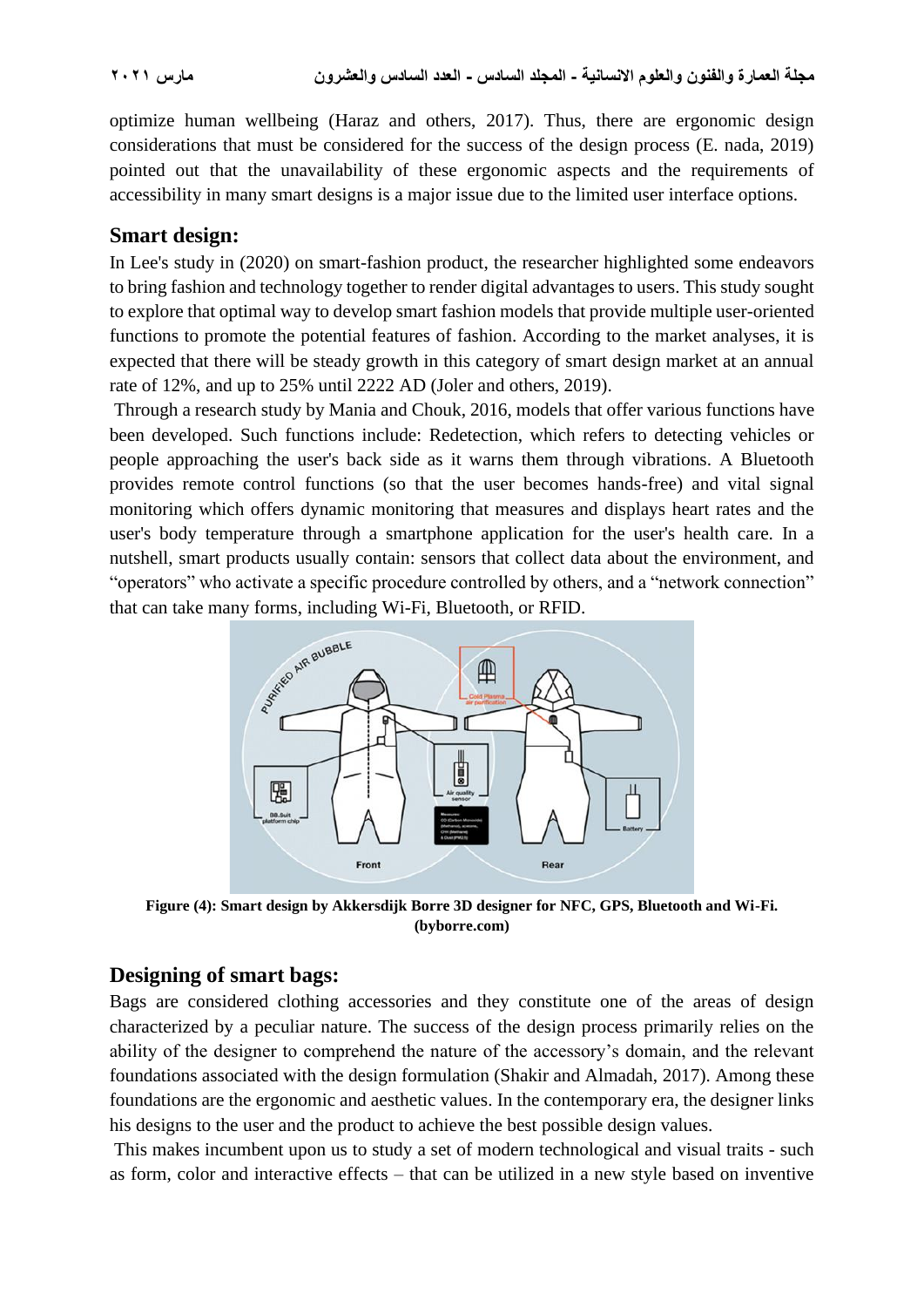thinking and out-of- the box strategies to realize creative thought. Therefore, this shall pique the attention of the target group (Shaban and others, 2019).

|  |  | Table (1): advantages and disadvantages of using smart bags (researchers) |
|--|--|---------------------------------------------------------------------------|
|  |  |                                                                           |

| no.            | <b>Advantages of smart bags</b>          | <b>Disadvantages of smart bags</b>          |
|----------------|------------------------------------------|---------------------------------------------|
| 1              |                                          | often, it is linked to a compatible         |
|                | It is difficult to be lost or misplaced. | application on the user's phone.            |
| $\overline{2}$ | It gives an immediate response to the    | High temperature of some of the used        |
|                | user.                                    | batteries.                                  |
| 3              | Empowering the user to perform some      | it is difficult to apply data security      |
|                | tasks easily and smoothly.               | standards due to the small size of the data |
|                |                                          | processor.                                  |
| $\overline{4}$ | Promoting productivity to integrate many |                                             |
|                | functions into an integrated system.     |                                             |
| 5              | Increasing the link between the user and |                                             |
|                | the surrounding environment.             |                                             |

## **An analysis of the smart bags highlighted in past literature:**

**Table (2): Smart bags description (researchers reviewed from previous studies)**

| Bag1             |                                                                                                                                                                                                                                                                                                                                                                                                                                                                                                                                         |  |  |  |  |  |
|------------------|-----------------------------------------------------------------------------------------------------------------------------------------------------------------------------------------------------------------------------------------------------------------------------------------------------------------------------------------------------------------------------------------------------------------------------------------------------------------------------------------------------------------------------------------|--|--|--|--|--|
| <b>Reference</b> | Gindi and others (2016). Smart Bag Using Solar and RFID<br>Technology,                                                                                                                                                                                                                                                                                                                                                                                                                                                                  |  |  |  |  |  |
| analysis         | This smart bag provides a mobile phone battery at the lowest<br>cost. The battery will be charged during the day using solar<br>energy; moreover, it can be used to charge electronic devices<br>when necessary, such as smartphones, laptops etc. The<br>person's daily schedule also appears on the LCD screen at the<br>front of the bag. RFID is employed to guarantee that all<br>textbooks are in the bag and a notification will be sent to the<br>student with regard with any book missing according to the<br>school schedule |  |  |  |  |  |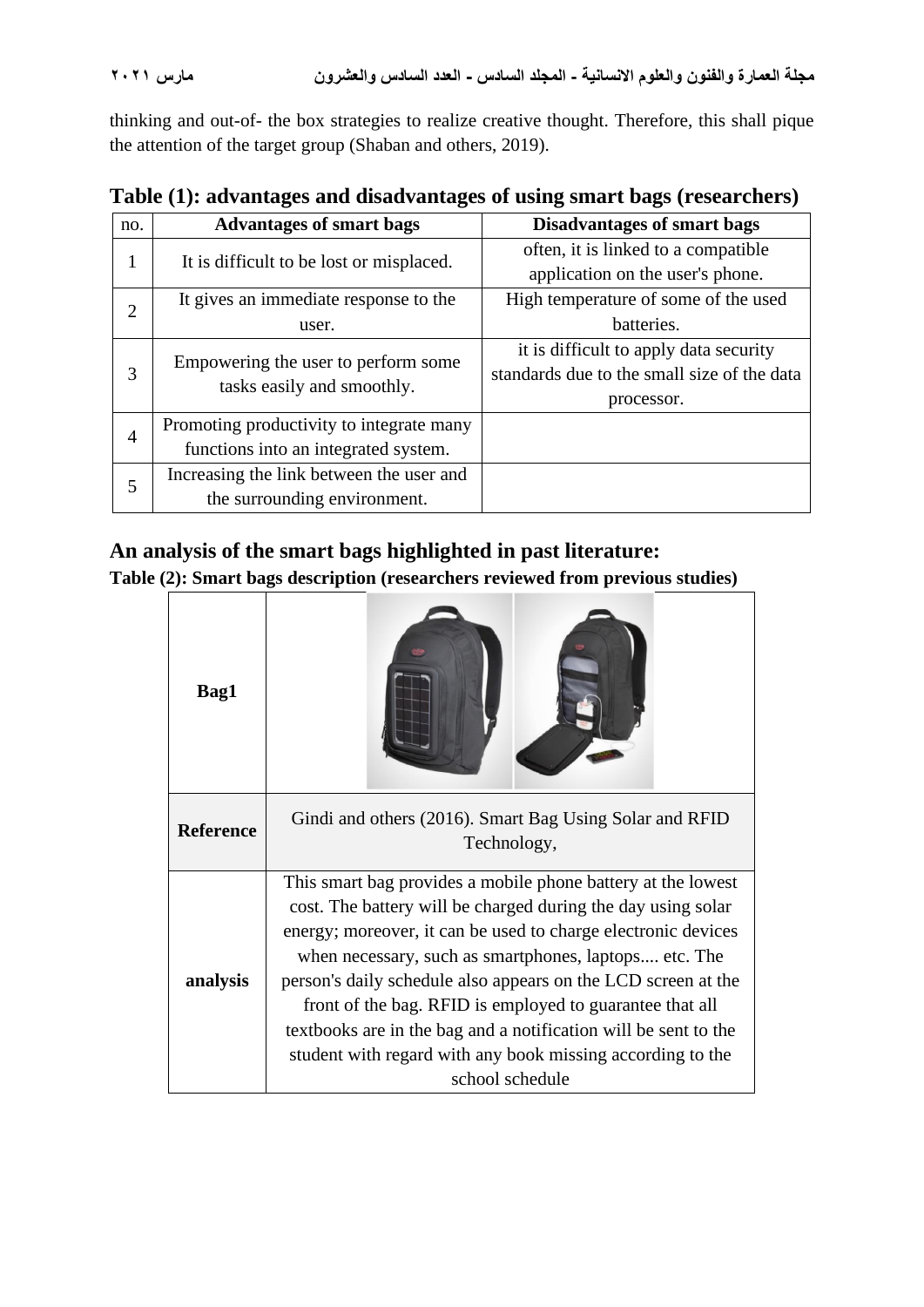| Bag 2            |                                                                                                                                                                                                                                                                                                                                                                                                                                       |
|------------------|---------------------------------------------------------------------------------------------------------------------------------------------------------------------------------------------------------------------------------------------------------------------------------------------------------------------------------------------------------------------------------------------------------------------------------------|
| <b>Reference</b> | Biswas, T. T., Infirri, R. S., Hagman, S., & Berglin, L. (2018).<br>An assistive sleeping bag for children with autism.                                                                                                                                                                                                                                                                                                               |
| <b>Analysis</b>  | A smart sleeping bag based on sensors integrated with the<br>fabric is used to the waking stage of autistic child; it has also<br>triggered to calm the child down in order to sleep. To this end,<br>a precise body motion detection sensor, which relies on<br>conductive strings attached to the vibration motor. In the<br>interior part of the sleeping bag, there are balanced holes to                                         |
|                  | provide deep touch and relaxation sensation in the form of<br>wearable technology.                                                                                                                                                                                                                                                                                                                                                    |
| Bag 3            |                                                                                                                                                                                                                                                                                                                                                                                                                                       |
| <b>Reference</b> | Jokić and others. (2019). Comparative analysis of<br>cryptocurrency wallets vs traditional wallets.                                                                                                                                                                                                                                                                                                                                   |
| <b>Analysis</b>  | It is smart digital wallet equipped with a USB made for crypto<br>currencies. It provides special security services along with an<br>option to lock the wallet using a secret code and back up<br>information. It has a small screen in front of the device so it<br>can be managed without any difficulties. Several functions are<br>available such as digital currency exchange, transfer of funds<br>from one account to another. |
| Bag 4            | Battery<br>Microcontroller<br><b>Heating</b> pad<br>power connector<br><b>Temperature</b> sensor                                                                                                                                                                                                                                                                                                                                      |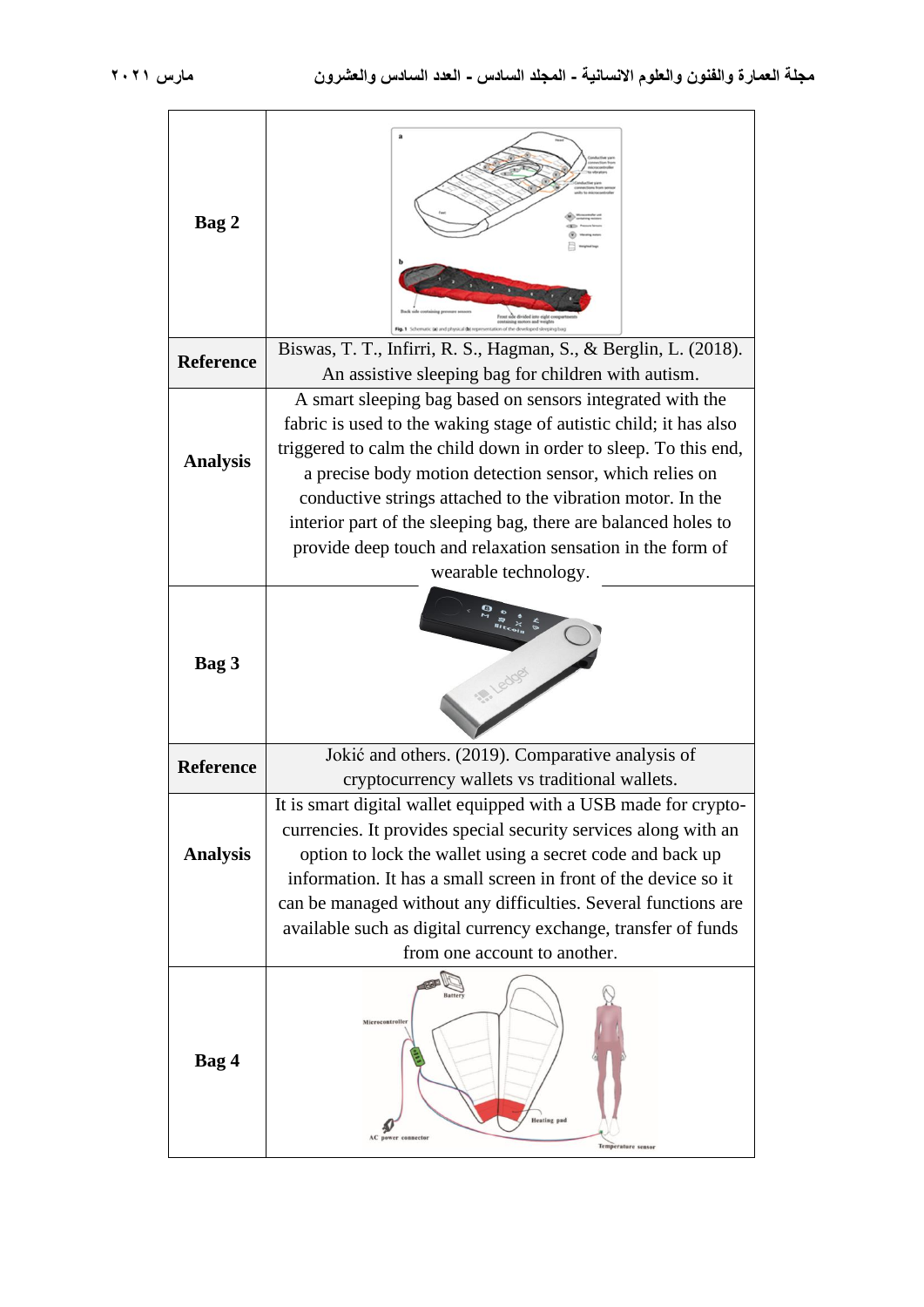|                  | Zhang and others (2017). Designing a smart electrically heated        |  |  |  |  |  |
|------------------|-----------------------------------------------------------------------|--|--|--|--|--|
| <b>Reference</b> | sleeping bag to improve wearers' feet thermal comfort while           |  |  |  |  |  |
|                  | sleeping in a cold ambient environment.                               |  |  |  |  |  |
|                  | It is a smart sleeping bag that is electrically heated through        |  |  |  |  |  |
|                  | integrating a harmonious and integral heating control system          |  |  |  |  |  |
|                  | into the traditional sleeping bag. Its objective is to keep the       |  |  |  |  |  |
| <b>Analysis</b>  | temperature of the human feet within the neutral temperature          |  |  |  |  |  |
|                  | range (i.e. from 25.0 to 34.0 $\degree$ C) by automatically adjusting |  |  |  |  |  |
|                  | the thermal energy to the area of the feet based on the human         |  |  |  |  |  |
|                  | toe temperatures in real time. This is to enhance human               |  |  |  |  |  |
|                  | thermal comfort through human experiments.                            |  |  |  |  |  |
| Bag 5            |                                                                       |  |  |  |  |  |
|                  | Sheth, and others. (2019). Smart Laptop Bag with Machine              |  |  |  |  |  |
| <b>Reference</b> | Learning for Activity Recognition.                                    |  |  |  |  |  |
|                  | It is a smart laptop bag, making it easy for the user to track and    |  |  |  |  |  |
|                  | monitor their valuables in real time. The bag design uses cloud       |  |  |  |  |  |
|                  | computing and machine learning algorithms to monitor user's           |  |  |  |  |  |
| <b>Analysis</b>  | health. It also uses several devices, including RFID, LCD,            |  |  |  |  |  |
|                  | Bluetooth and SOS. The emergency alert system in this bag             |  |  |  |  |  |
|                  | can be adjusted to send real time notifications to the user's         |  |  |  |  |  |
|                  | contacts in case of emergencies such as abnormal health               |  |  |  |  |  |
|                  | conditions or bag theft. This bag utilizes a deep neural              |  |  |  |  |  |
|                  | network.                                                              |  |  |  |  |  |
| Bag 6            |                                                                       |  |  |  |  |  |
| <b>Reference</b> | Shweta and others (2016). Multipurpose Smart Bag.                     |  |  |  |  |  |
|                  | This smart bag is smartly designed to execute various features        |  |  |  |  |  |
|                  | for daily use. A solar panel attached on the front part of the        |  |  |  |  |  |
| <b>Analysis</b>  | bag will charge not only the electronic such as cell phones,          |  |  |  |  |  |
|                  | laptops, and etc. but will also power the entire system. RFID         |  |  |  |  |  |
|                  | technology is used to solve the problem of forgetfulness when         |  |  |  |  |  |
|                  | packing the required items. In dangerous situations, there is an      |  |  |  |  |  |
|                  | emergency button which when pressed a buzzer will get                 |  |  |  |  |  |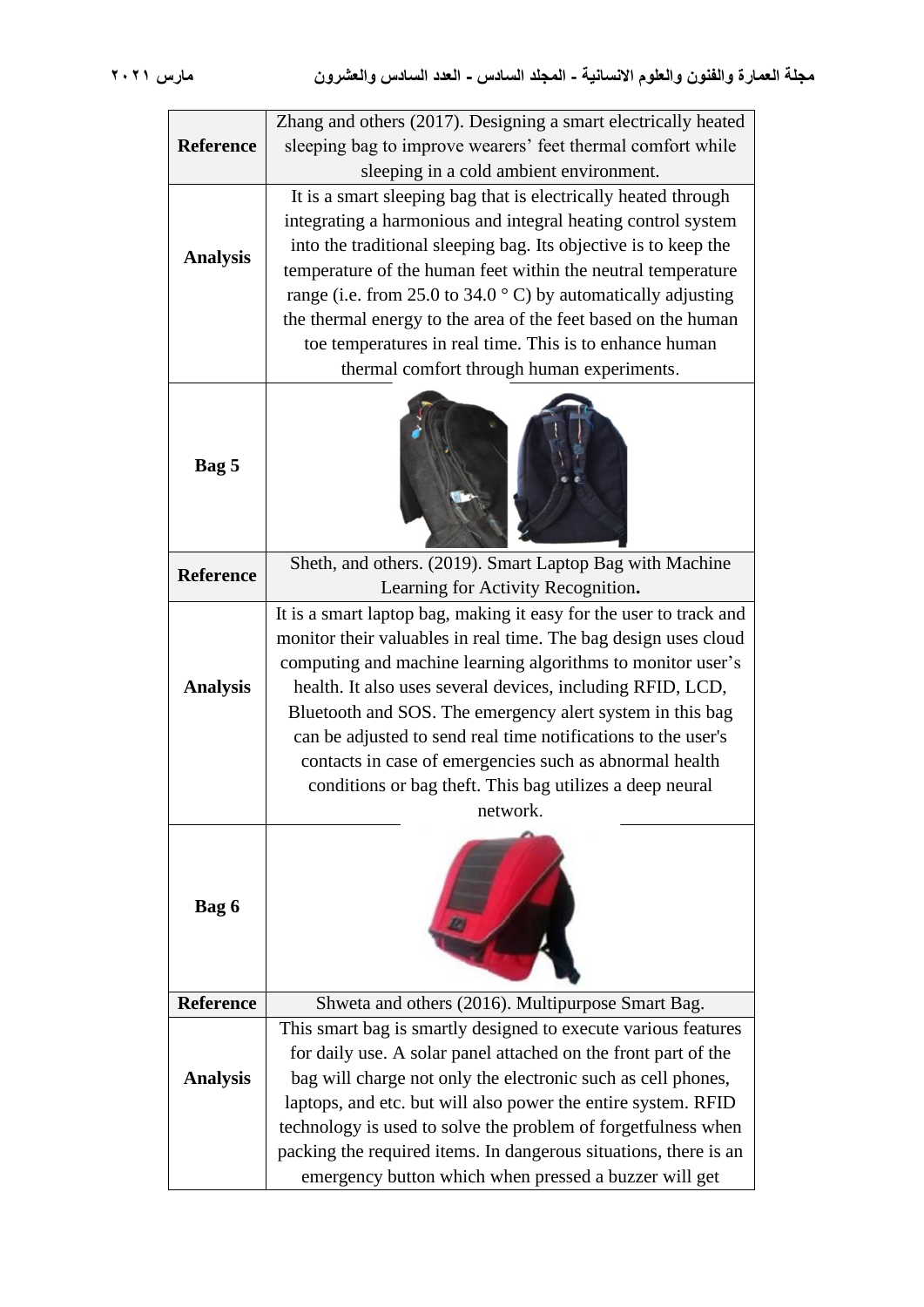|                  | activated and the location of the victim will be sent via SMS to                                                                    |  |  |  |  |  |  |  |  |
|------------------|-------------------------------------------------------------------------------------------------------------------------------------|--|--|--|--|--|--|--|--|
|                  | three contacts as well as to the police control room. Another                                                                       |  |  |  |  |  |  |  |  |
|                  | feature is an anti-theft feature which will track the mobile                                                                        |  |  |  |  |  |  |  |  |
|                  | phone in case of any theft. Bluetooth Module is used for                                                                            |  |  |  |  |  |  |  |  |
|                  | tracking purposes.                                                                                                                  |  |  |  |  |  |  |  |  |
|                  |                                                                                                                                     |  |  |  |  |  |  |  |  |
|                  |                                                                                                                                     |  |  |  |  |  |  |  |  |
|                  |                                                                                                                                     |  |  |  |  |  |  |  |  |
|                  |                                                                                                                                     |  |  |  |  |  |  |  |  |
| Bag 7            |                                                                                                                                     |  |  |  |  |  |  |  |  |
|                  |                                                                                                                                     |  |  |  |  |  |  |  |  |
|                  |                                                                                                                                     |  |  |  |  |  |  |  |  |
|                  |                                                                                                                                     |  |  |  |  |  |  |  |  |
| <b>Reference</b> | Chun, Jaehoon & Lee, Myungsu. (2016). Developing a SEIL                                                                             |  |  |  |  |  |  |  |  |
|                  | (Smart Enjoy Interact Light) bag utilizing LED display.                                                                             |  |  |  |  |  |  |  |  |
|                  | It is a smart bag manufactured for cyclists using LED and                                                                           |  |  |  |  |  |  |  |  |
|                  | smartphone applications. The bag can allow cyclists to                                                                              |  |  |  |  |  |  |  |  |
|                  | communicate with others. A compact backpack is developed to                                                                         |  |  |  |  |  |  |  |  |
|                  | support all outdoor activities. Traffic lights can appear using a                                                                   |  |  |  |  |  |  |  |  |
|                  | wireless controller. Design features include a fabric used for IT                                                                   |  |  |  |  |  |  |  |  |
| <b>Analysis</b>  | devices, thick and heavy-duty fabric for flexible LED lamps; a                                                                      |  |  |  |  |  |  |  |  |
|                  | thin mesh which allows air and light; a flexible circuit board                                                                      |  |  |  |  |  |  |  |  |
|                  | designed to absorb different shocks; UV coating to stop water                                                                       |  |  |  |  |  |  |  |  |
|                  | leakage as well as provide durability. The bag can be useful in                                                                     |  |  |  |  |  |  |  |  |
|                  | a variety of outdoor sports and in commercial applications as                                                                       |  |  |  |  |  |  |  |  |
|                  | well. The detachable part can be used as a separate bag. The                                                                        |  |  |  |  |  |  |  |  |
|                  | bag can protect cyclists from traffic accidents, and can also be<br>used to express information or images. This is because it is an |  |  |  |  |  |  |  |  |
|                  | interactive fashion item that focuses on communication.                                                                             |  |  |  |  |  |  |  |  |
|                  |                                                                                                                                     |  |  |  |  |  |  |  |  |
|                  | Android<br><b>RFID</b><br>RFID<br>User's<br>Firebase<br>Microcontrolle<br>Smartphon<br>Luggage                                      |  |  |  |  |  |  |  |  |
|                  |                                                                                                                                     |  |  |  |  |  |  |  |  |
| Bag 8            |                                                                                                                                     |  |  |  |  |  |  |  |  |
|                  |                                                                                                                                     |  |  |  |  |  |  |  |  |
|                  |                                                                                                                                     |  |  |  |  |  |  |  |  |
|                  |                                                                                                                                     |  |  |  |  |  |  |  |  |
|                  | Akbar, and others (2019) Smart Bag Prototype with Apriori                                                                           |  |  |  |  |  |  |  |  |
| <b>Reference</b> | Algorithm.                                                                                                                          |  |  |  |  |  |  |  |  |
|                  | This smart bag is designed using an Android based algorithm                                                                         |  |  |  |  |  |  |  |  |
| <b>Analysis</b>  | and application. The bag uses RFID technology to pack the                                                                           |  |  |  |  |  |  |  |  |
|                  | needed items, i.e. to read or discover the items contained in the                                                                   |  |  |  |  |  |  |  |  |
|                  | bag. The owner of the bag will be notified when any item is                                                                         |  |  |  |  |  |  |  |  |
|                  | missing via an Android mobile phone application.                                                                                    |  |  |  |  |  |  |  |  |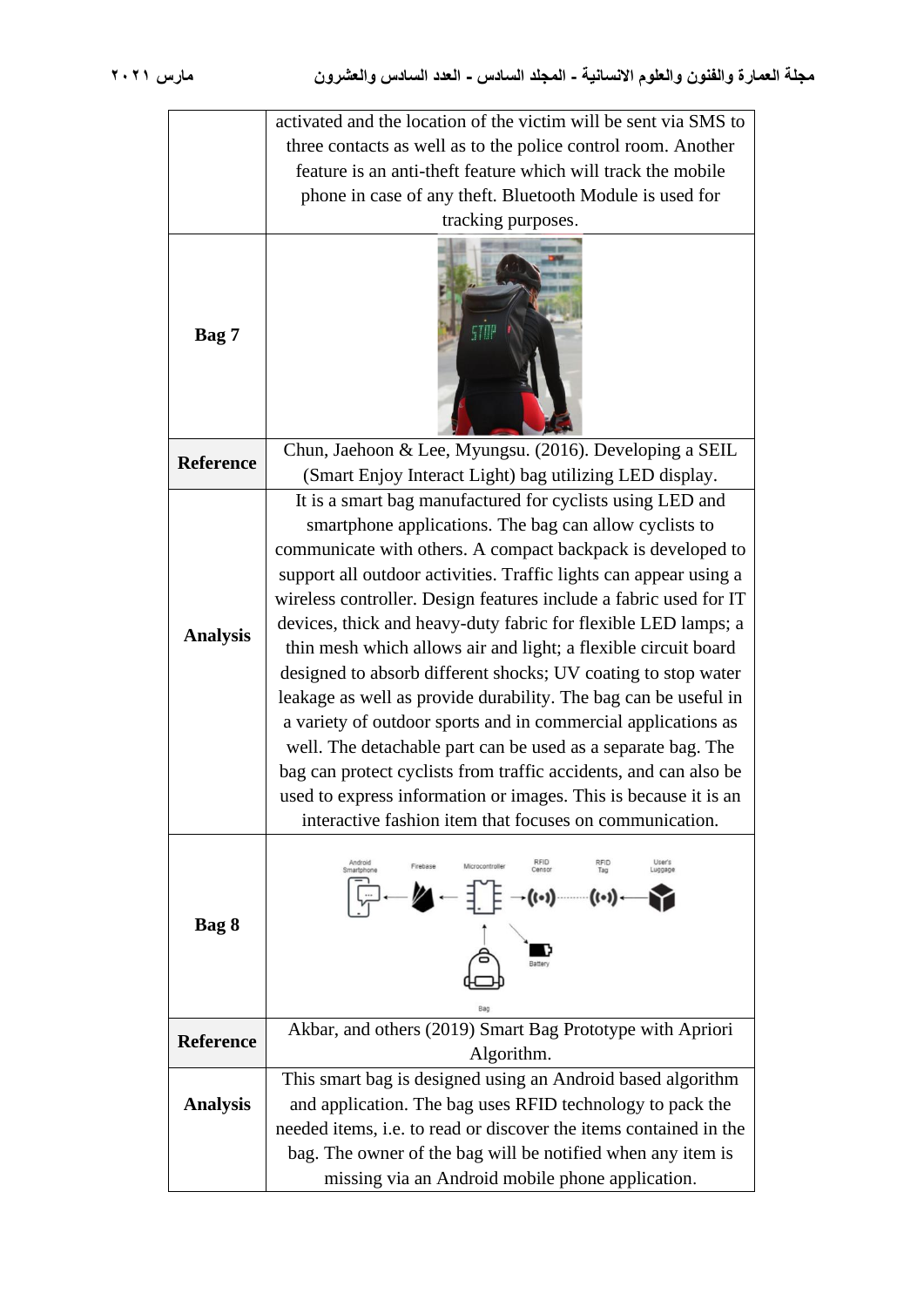#### **Results and discussion:**

Both researchers utilized the card proposed by (Al-Hibri, 2016) for introducing the indicative requirements of ergonomic values after making some necessary adjustments in order to comply with the current research. With the help of this card, it was made clear how to gauge the degree of importance of each of the ergonomic elements through the designer. Data were then analyzed so that the designer could easily synergize the aesthetic and the aromatic elements according to the degree of importance. Here is an analysis of the smart bags mentioned in the past literature:

| $\alpha$ and $\beta$ is the continuous applier in a marriage call as of the simular barge |     |                  |                |              |                  |                       |              |                        |       |               |
|-------------------------------------------------------------------------------------------|-----|------------------|----------------|--------------|------------------|-----------------------|--------------|------------------------|-------|---------------|
| Ergonomic                                                                                 | Bag | Bag              | Bag            | Bag          | Bag              | Bag                   | Bag          | Bag                    | total | $\frac{6}{6}$ |
| aspects                                                                                   |     |                  |                | ٤            | ٥                |                       | ٧            | ۸                      |       |               |
| minimum                                                                                   | 53  | ٤V               | ٤V             | ه ٤          | ع ۳              | $\circ$               | $\circ$      | $\mathfrak{t}$         | 369   | 76.8%         |
| acceptance                                                                                |     |                  |                |              |                  |                       |              |                        |       |               |
| <b>Easy to control</b>                                                                    | 58  | $\epsilon$ .     | ٣٦             | ٤٤           | ٣٦               | ٣٦                    | ه ٤          | $r \circ$              | 330   | %68.7         |
| <b>Needs codes</b>                                                                        | 39  | ۳۸               | $\mathfrak{t}$ | ۳٨           | ٤٤               | ٤٧                    | ٤٤           | $\circ$ .              | 341   | %71           |
| Foldable                                                                                  | 35  | $\circ$ .        | ٣٨             | ٤V           | ٣٨               | ۳٥                    | ۳۸           | $\mathsf{r}\mathsf{v}$ | 318   | 66.2%         |
| <b>Functional</b>                                                                         | 53  | $\circ$          | $\circ$ {      | $\circ$      | ٤٨               | $\circ \vee$          | ٥٨           | ٤٩                     | 429   | 89.3%         |
| <b>Security</b>                                                                           | 52  | ه ٤              | $\circ$        | ٤٦           | ٤٦               | $\circ$ $\mathcal{L}$ | $\circ$      | ٤٩                     | 402   | 83.7%         |
| <b>Detachable</b>                                                                         | 44  | 55               | $r \circ$      | 51           | $\mathfrak{c}$ . | $r \circ$             | 55           | ۳۹                     | 320   | 66.6%         |
| Large                                                                                     | 49  | ه ٤              | ۲٤             | $\epsilon$   | $\epsilon$       | $\circ$ .             | ٤٨           | 55                     | 341   | 71%           |
| For a certain age                                                                         | 45  | ٥١               | ۳۸             | ٤٣           | $\epsilon$ .     | ٤٧                    | ٤V           | ٤٢                     | 353   | 73.5%         |
| Understandable                                                                            | 57  | $\circ$ $\gamma$ | ع ہ            | $\circ \vee$ | ٤٣               | $\circ$               | $\circ \vee$ | 55                     | 419   | 87.2%         |

|  | Table (3): Ergonomic aspect's analysis Card of the smart bags |  |  |  |
|--|---------------------------------------------------------------|--|--|--|
|  |                                                               |  |  |  |

The data included in the above-mentioned table was analyzed to get frequencies, ratios and descriptive statistics. According, to (table 3). The results of the analysis came as follows: The highest percentage of ergonomic aspects in the smart bags for (12) specialists in clothing and textile, lies in, its functionality with (89.3%). And how much understanding of the characteristics of the bag with (87.2%) and the level of security with rates (83.7%). These scores were relatively high. However, each of the following ergonomic considerations got a rate of importance ranging from (76 %) to (71%) which is the least aesthetically acceptable of the smart bag need is the size and if the bag needs codes or not. The other considerations got a rate of (66%) which is the bags being" foldable or detachable" got the lowest scores among the ten ergonomic aspects mentioned above.



**Figure (5): Shows the ergonomic aspects degrees of the smart bags**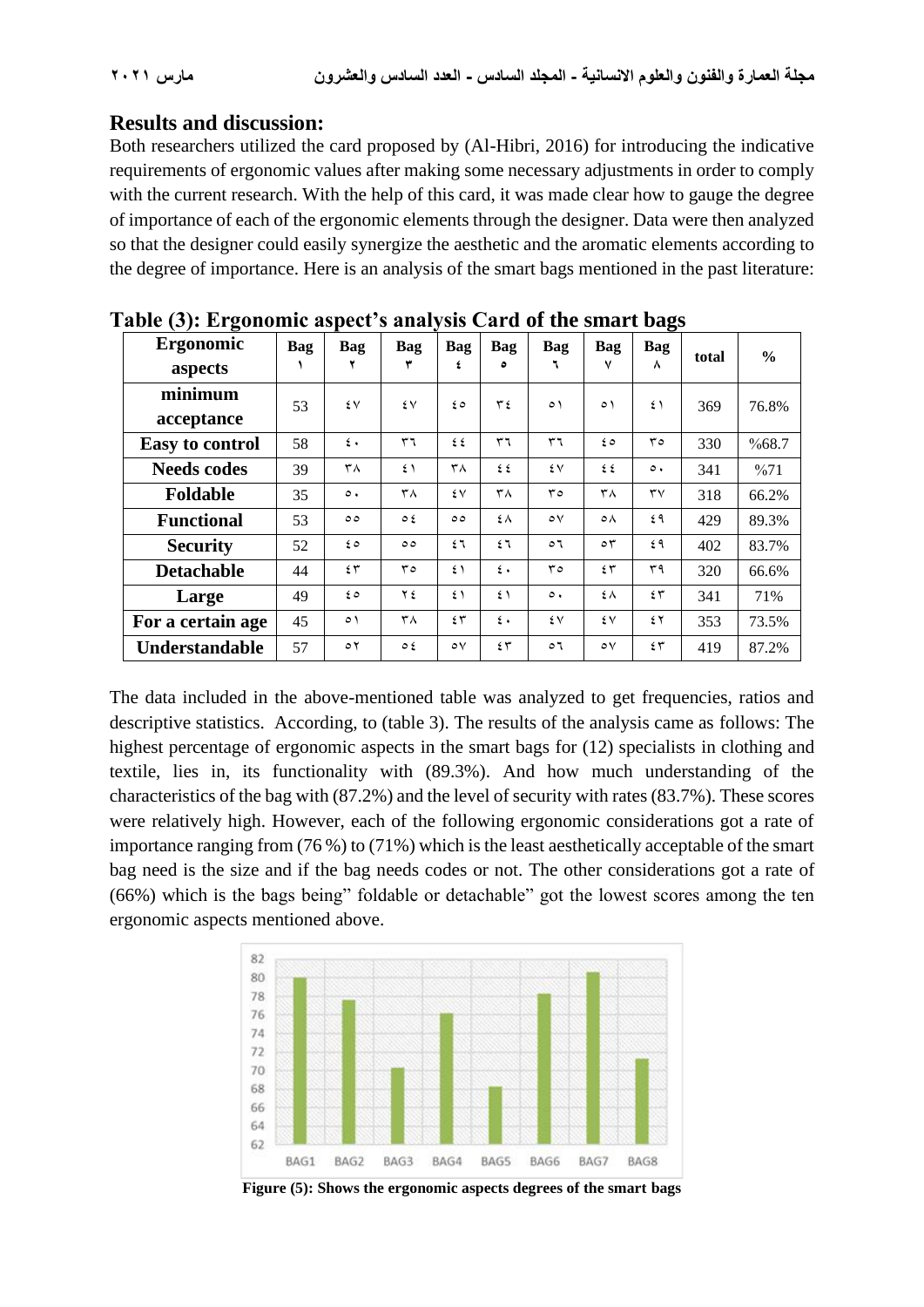The earlier graph illustrates the score of ergonomic factors obtained by each smart bag studied earlier. The seventh bag got the highest score (80.6) as it combines aesthetic value, functionality, comfortability and safety in bag design, followed by the first bag and at last the sixth bag got a score of  $(7<sup>A</sup>.3)$  in terms of having ergonomic factors. The fifth bag got the lowest score of ergonomic evaluation among the other smart bags with the lowest rating on design aesthetics. Although, there are many functional features, and this indicates the importance of minimum acceptance of aesthetics in bag design.

The remaining bags obtained scores ranging between (77.6) and (70.3). Moreover, the graph generally depicts the affinity of the bags' scores and this reflects that taking the ergonomic factors is both a need and an inherent in smart design.

### **The results can be concluded as follows:**

1. Applying ergonomic standards in smart design enhances the relationship between the consumer and the bag. This shall give to prolong the product life cycle.

2. Categorizing the use of ergonomic criteria in the field of smart bags are represented in a several categories, namely the location of the bag, theft control, the ability to charge smart devices through it, and the use of ultrasound sensors to track the owner's bag.

3. Most of the smart bags that have been analyzed have RFID technology to solve the issue of forgetting when filling the required items.

## **Conclusion:**

In this paper, we conducted a study on smart bags that were covered in past literature. This academic attempt would offer solutions to the problems encountering the user. Through the analytical study in this research, some ergonomic factors that must be considered when designing or developing clothing accessories in general and smart bags in particular future have been revealed. To move forward in this research attempt on ergonomics of bags, we have considered the applicability of these ergonomic aspects in the design of new smart bags with the addition of several interactive functions. In conclusion, both researchers recommend the necessity of the ergonomic aspects in fashion design and its accessories, especially smart ones. Furthermore, they recommend conducting a lot of research and studies that address the impact of ergonomic considerations on fashion design and its accessories.

### **References** :

- 1. Akbar, T. S.and Abdurohman, M. and Putrada, A. G. "Smart Bag Prototype with Apriori Algorithm International Symposium on Electronics and Smart Devices (ISESD), Badung-Bali, Indonesia, (2019), pp. 1-5.doi: 10.1109/ISESD.2019.8909490.
- 2. Ali, nahla. "The Role of Wearable Technology in Caring for Senior Citizens." Journal of Architecture and Arts and humanistic sciences DOI: 01801.01 /mjaf. (2019).11500.1070
- 3. Amin, Ammar. "Interdisciplinary Studies, a vision for the development of university education." Faculty of Earth Sciences, King Abdulaziz University. (2019) .
- 4. Biswas, T.T., Infirri, R.S., Hagman, S. et al. Fash ."An assistive sleeping bag for children with autism spectrum disorder." Fashion and Textiles 5: (2018)[.https://doi.org/10.1186/s40691-018-0133-5.](https://doi.org/10.1186/s40691-018-0133-5)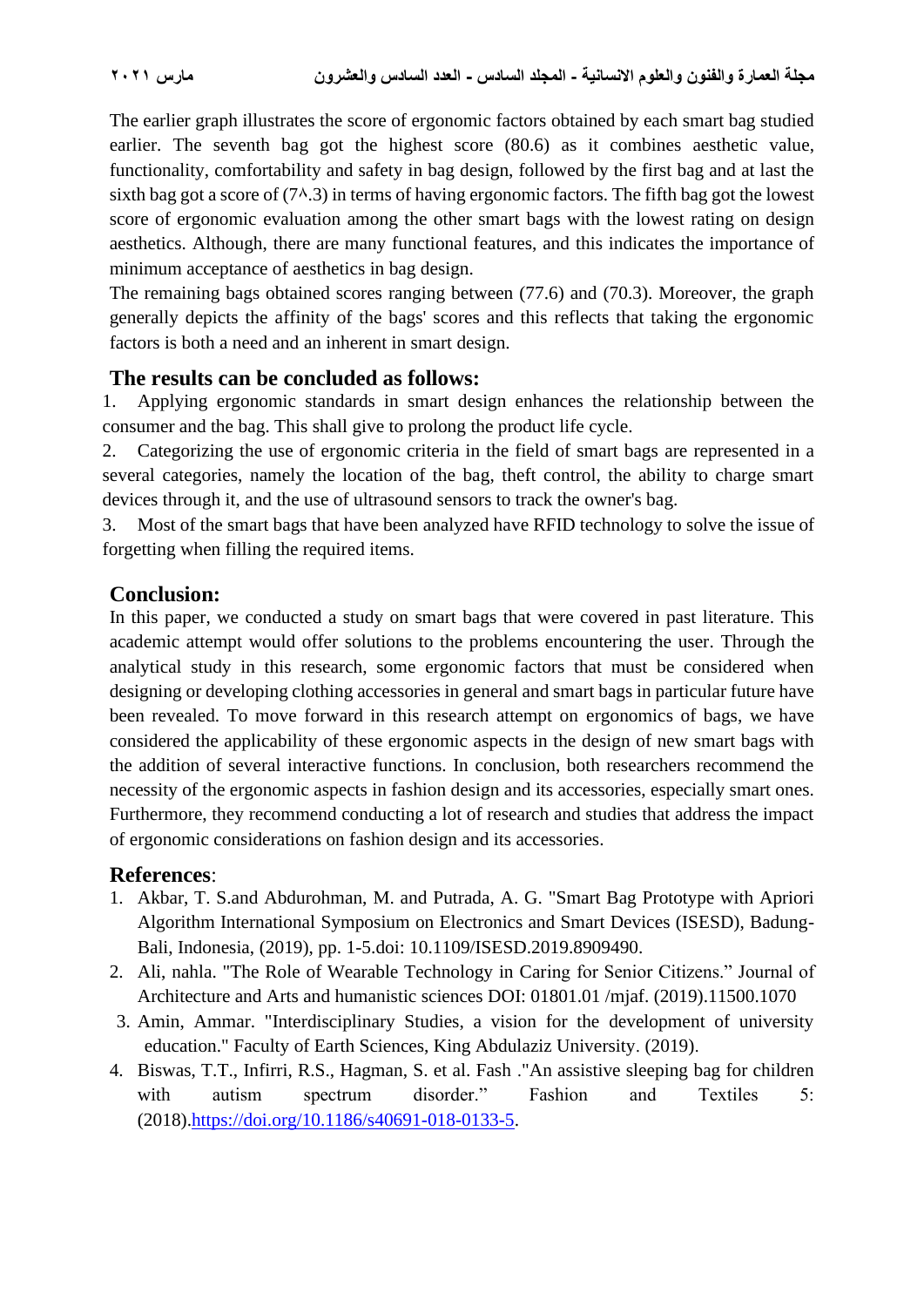- 5. Chun, Jaehoon & Lee, Myungsu. "Developing a SEIL (Smart Enjoy Interact Light) bag utilizing LED display." International Journal of Clothing Science and Technology. (2016) 28. 233-253. 10.1108/IJCST-02-2015-0026.
- 6. E. Nada, Osama. "Ergonomics of Wearable Technologies." Journal of Architecture and Arts and humanistic sciences, 4(14), 36-50doi: 10.21608/mjaf.2019.25767. (2019).
- 7. Fawzy, Germin, Mohammed, Hend, Mahdy, Omneya. "The Development of Metal Handbags for Decoration Based on Modern Artistic Trends." Journal of Architecture and Arts and humanistic sciences, 5(19), (2020) 207-2215. doi: 10.21608/mjaf.2019.13987.1211.
- 8. Gayathri, P and Abhirami, K and Sivaranjani, T. "Pervasive Interaction Smart Bag Using RFID Technology." International Journal of Engineering and Innovative Technology. Volume 3, Issue 9. (2014) ISSN: 2277-3754.
- 9. Gindi, Shrinidhi and Ansari, Irshad and Khan, Kamal and Bilal, Farooqui. Smart Bag Using Solar and RFID Technology. Imperial Journal of Interdisciplinary Research (IJIR) Vol-2, Issue-5. (2016).
- 10. Harby, sahar. "Technical Specifications for Women's Handbag Production Line Operation, Applied to the Department of Leather Industries. " International Design Journal, Volume 8, Issue 4. (2018).
- 11. Hassan, Hassan Farraj. "Persuasion technology in the design of electronic newspaper sites." Arab for publishing and distribution, Cairo, ISBN 9796500410548. (2019).
- 12. Ibrahim, Sherif, Ibrahim, Fekry, Abo Elmagd, abd Elnaby. "The Contributions of Occupational Ergonomics in Industrial Hygiene." Journal of Architecture and Arts and humanistic sciences, 4(17), (2019). 370-386.doi:10.21608/mjaf.2019.11352.1060.
- 13. Jalila, Hala Mohamed. "The role of ergonomic and cognitive considerations in the design of children's ornaments. " the Sixth-Third Annual Arab International Scientific Conference, the development of qualitative higher education programs in Egypt. (2011).
- 14. Jokić, Stevo & Cvetković, Aleksandar Sandro & Adamović, Saša & Ristić, Nenad & Spalević, Petar. "Comparative analysis of cryptocurrency wallets vs traditional wallets. Ekonomika. "65. 10.5937/ekonomika1903065J. (2019).
- 15. Joler, Miroslav & Berkarić, Andrej & Klen, Valentin. "Testing an Arduino-Based Approach for Full-Duplex Voice Communication and Body-Parameter Sensing Electronics for Use with Smart Clothing. "International Journal of Antennas and Propagation. (2019). 1-8. 10.1155/2019/8598912.
- 16. Lee, Hyunseung. "A study on the development of a user-focused multi-functional convergence-smart-fashion product. Heliyo. "e03130. 10.1016/j.heliyon. 2019. E03130. (2020).
- 17. Mokdad, Mohamed and Abdel-Moniem, Tawfik. "New Paradigms in Ergonomics: The Positive Ergonomics." Occupational Health, Orhan Korhan, IntechOpen, DOI: 10.5772/66393. (2017).
- 18. Moustafa, wahed. "Ergonomics the art of design for the comfort and welfare of humans." Design Information Center – College. Applied Arts - Helwan University. (2010)
- 19. Olickal, Sebin and Yohannan, Amal and Ajayan, Manu and Alias, Anjana. "SMART BAG (It can follow you)." International Research Journal of Engineering and Technology. Volume: 04 Issue: 04. (2017) ISSN: 2395-0072